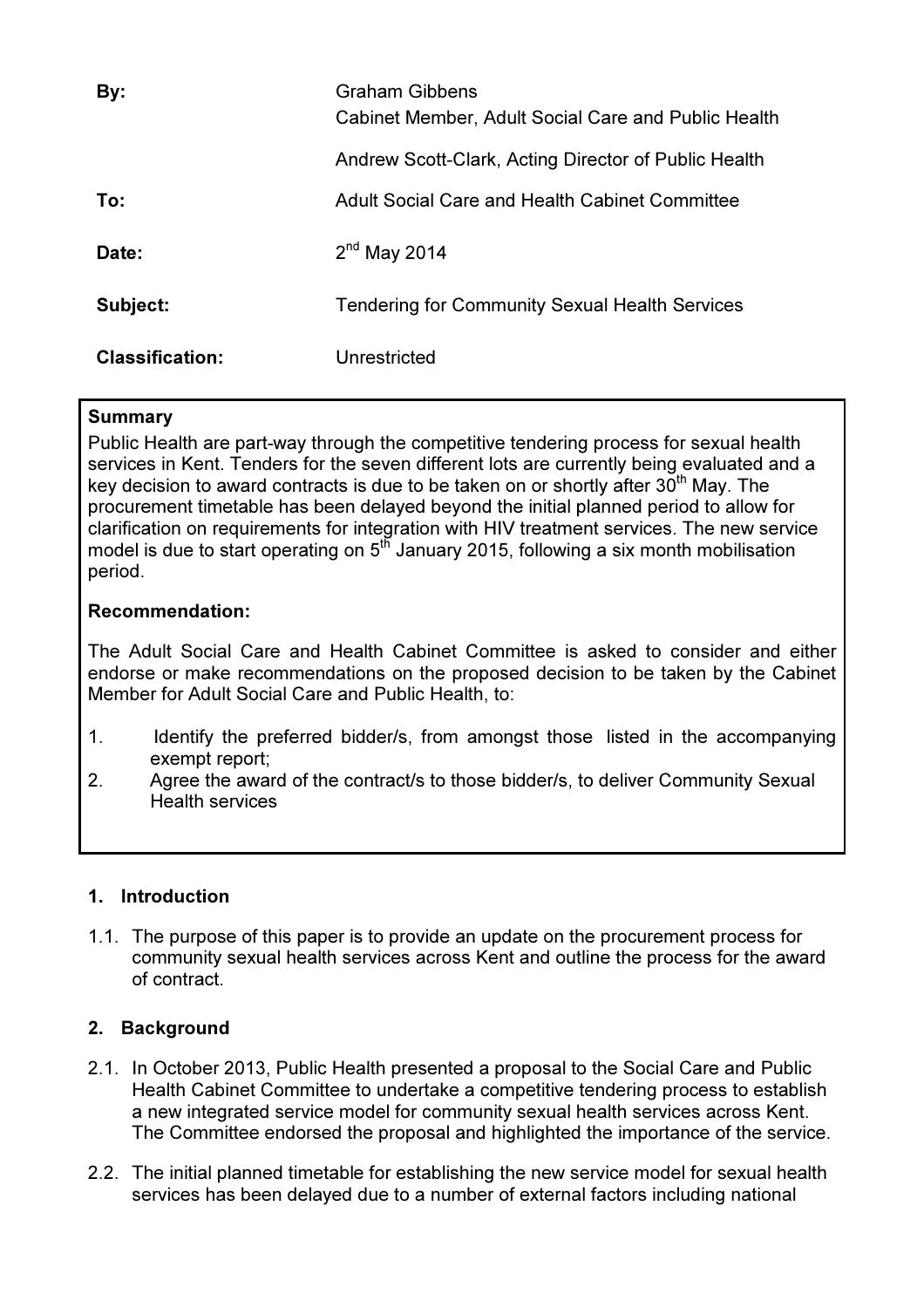policy issues relating to integrated working between sexual health and HIV treatment services.

- 2.3. NHS England has agreed in principle to the continued integration of Genito-urinary Medicine (GUM) and local HIV services. The requirements of, and payments from, NHS England will be detailed prior to the award of contract.
- 2.4. Public Health has also undertaken a detailed review and market engagement exercise with a wide range of interested parties and potential service providers. Presentations at market engagement events explained the key requirements and procurement process for the new service, including the structuring of the services into seven lots.
- 2.5. As a part of the market engagement process, potential providers were invited to network, learn more about what each other do and consider opportunities for building a consortium in order to submit a joint bid for one or more of the seven lots outlined in Appendix A.
- 2.6. The new integrated service model includes a dedicated sexual health service for young people and expanded provision for psychosexual counselling. It also includes a dedicated contract for a clinical network to ensure effective standards, governance and integration across all of the services.
- 2.7. The new service model will offer increased access and availability of the full range of sexual health services. The service will be delivered from locations in each district and will have extended outreach activity in areas of greatest need.

## 3. Procurement process

- 3.1. The formal procurement process started in November 2013 with pre-qualification questionnaires (PQQs) being issued to all organisations who had submitted an expression of interest in bidding for the contracts.
- 3.2. Public Health evaluated PQQs in line with the evaluation guidance that had been published and Strategic Procurement issued an Invitation to Tender (ITT) on 18<sup>th</sup> March to all organisations or consortia who had passed the PQQ stage.
- 3.3. Tenders are currently being evaluated against a range of quality criteria and standards, as well as price. The evaluation panel will recommend awarding contracts to the bidder offering the best value for money overall, taking account of quality and price. The evaluation panels include commissioners from Social Care, Health and Wellbeing (including Public Health and Commissioning), NHS England and Public Health England, as well as young people for three of the seven lots.
- 3.4. The contract award for sexual health will be a key decision for the Cabinet Member for Adult Social Care and Public Health, and will be taken on or after 30<sup>th</sup> May. following full tender evaluation. This committee has the opportunity to comment on and either endorse or make recommendations on the proposed decision to be taken by the Cabinet Member.

#### 4. Financial Implications

4.1. The indicative combined budget for the seven lots that make up the new model for community sexual health services is £8million per year, with an initial contract period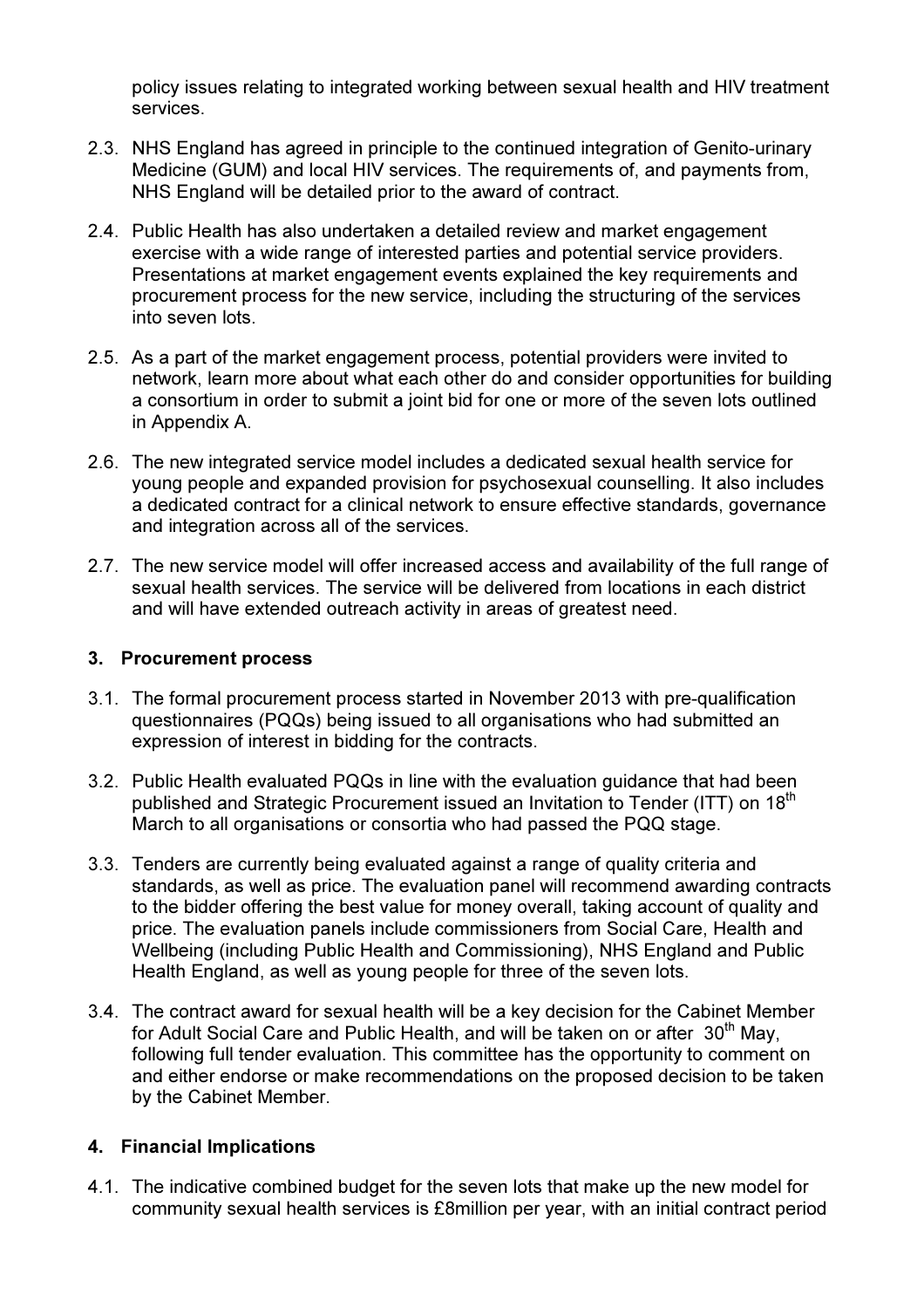of two years, with a possible two year extension. The actual spend will vary according to activity and the prices submitted as part of the tendering process.

4.2. The contracts for sexual health services will include provision to ensure the new services maximise access to sexual health services and deliver best value for money for the County Council.

## 5. Conclusion

- 5.1. Following the Committee's approval to re-tender community sexual health services, Public Health have undertaken a competitive procurement process and are currently in the process of evaluating tenders for the seven lots that make up the new service model.
- 5.2. The contract award will be a key decision due to be taken on or shortly after  $30<sup>th</sup>$ May. The Acting Director of Public Health will, in his verbal update to the Cabinet Committee on  $11<sup>th</sup>$  July, inform the committee as to the outcome of the evaluation and contract award.

### 6. Recommendations

- 6.1 The Adult Social Care and Health Cabinet Committee is asked to consider and either endorse or make recommendations on the proposed decision to be taken by the Cabinet Member for Adult Social Care and Public Health, to:
- 1. Identify the preferred bidder/s, from amongst those listed in the accompanying exempt report;
- 2. Agree the award of the contract/s to those bidder/s, to deliver Community Sexual Health services

# Background documents

None

#### Report prepared by:

Mark Gilbert, Commissioning and Performance Manager, Public Health 0300 333 6497 Mark.Gilbert@kent.gov.uk

Faiza Khan, Consultant in Public Health 0300 333 5866 Faiza.Khan@kent.gov.uk

Wendy Jeffreys, Public Health Specialist 0300 333 5148 Wendy.Jeffreys@kent.gov.uk

#### Relevant Director: